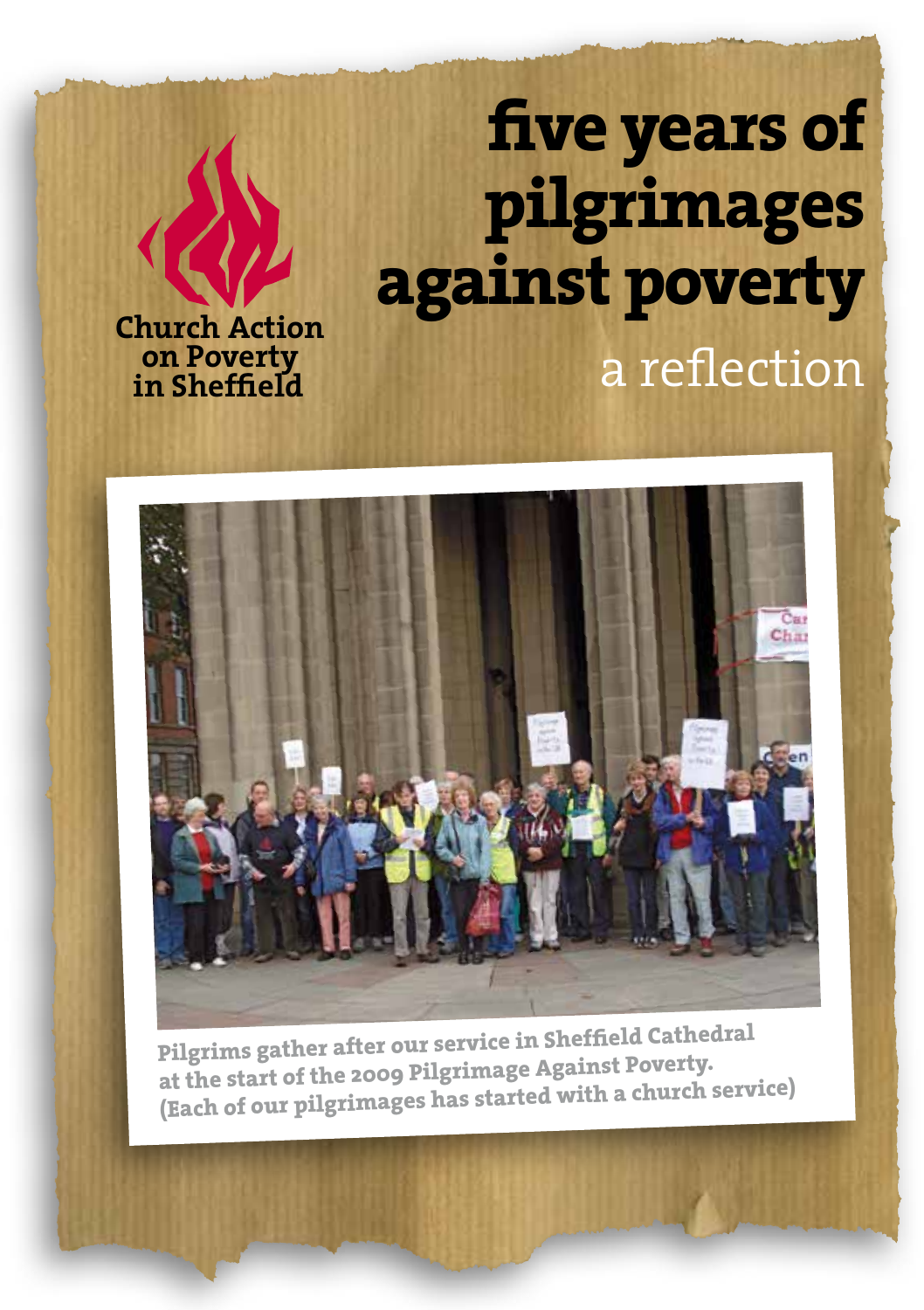### **Introduction**

**Action on Poverty.** We were reminded that in 1999 there had been a Pilgrimage Against Poverty which travelled the length of the country, from Iona London, with churches and communities along the way supporting the Pilgrim n 2009 we received a request from the national Church Action on Poverty. We were reminded that in 1999 there had been a Pilgrimage Against Poverty which travelled the length of the country, from Iona to London, with churches and communities along the way supporting the Pilgrims and joining in the Pilgrimage themselves. **All the local Church 10th anniversary of the original Pilgrimage and to draw attention to the fact that poverty still exists and must be eradicated.** We thought that we should respond to this; after all, it would be a one off event!

We had underestimated the interest and enthusiasm that would be shown in this first pilgrimage. Immediately after the finish, we were asked when the next one would be held, and this question has been asked every year, with the interest now having been sustained over five years. Each year we have chosen a different part of the city to walk through and have visited a variety of projects that work with people experiencing poverty and exclusion.

> This booklet has been written to celebrate the witness shown by people willing to draw attention to the poverty existing in the city and, in particular, to the commitment of the people who work in the projects we have visited. We revisit many of the places we saw over the five years, and get up-dates from some of them. We know it is not a comprehensive list but it does illustrate how many and how diverse are the projects run by churches and other voluntary agencies in the city. Unfortunately, as several of the 'updates' emphasise, poverty in the city is increasing and, as government

cuts have forced the reduction of some services, the demand for many kinds of assistance continues to grow. One major development between 2009 and now is the emergence of many food banks in the city.

We hope this booklet will stir some memories, initiate some reflection and encourage us to continue our campaigning.

For reasons of space, we have not included contact details for any of the projects listed. Most of them would be grateful for assistance in kind or financially. Details can be obtained by contacting our secretary on sarahbaker17@live.co.uk or on 07949 682 050.

### **PILGRIMAGE AGAINST POVERTY 9**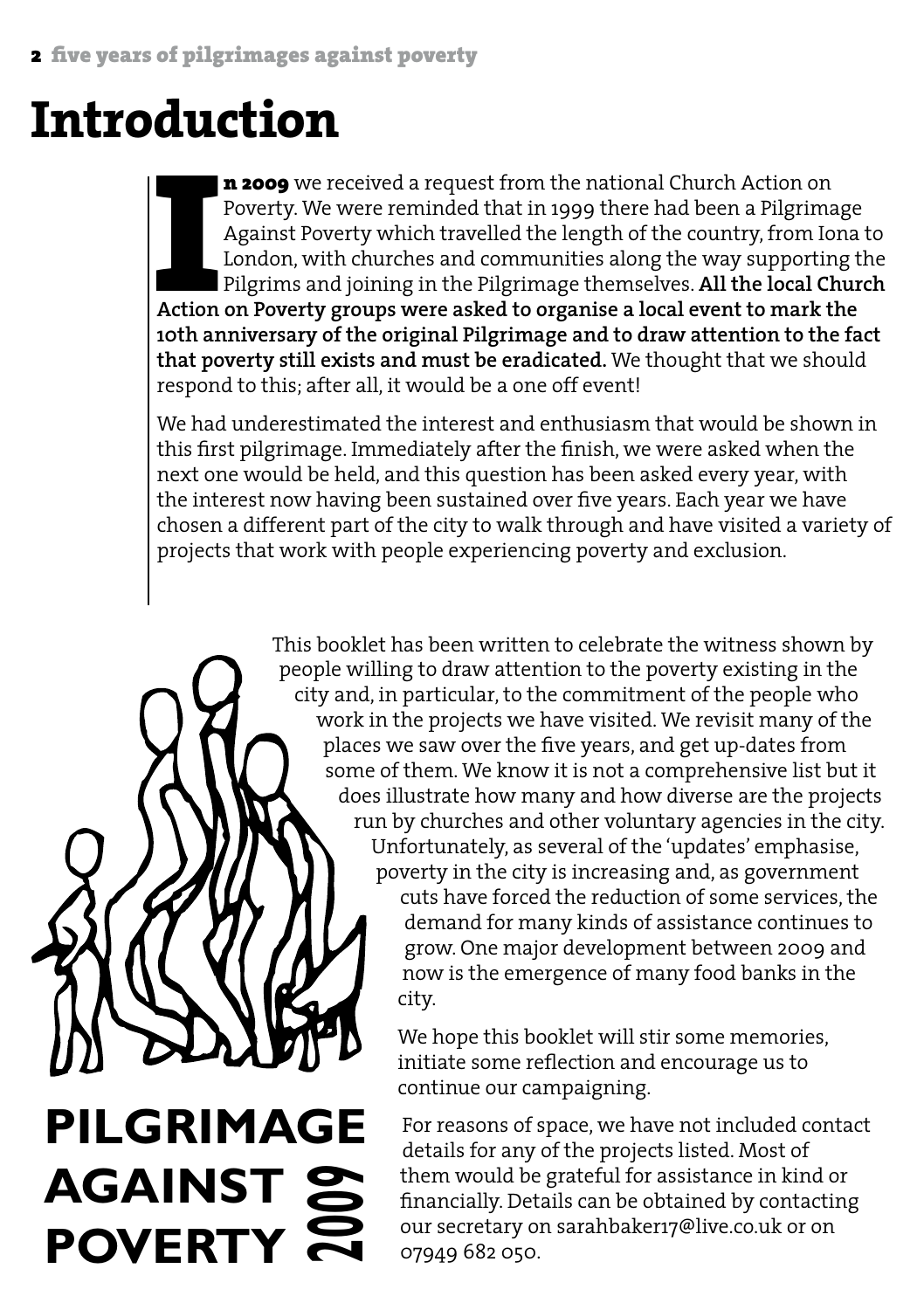## **2009 Pilgrimage: to Arbourthorne**

*Route: Anglican Cathedral, city centre churches, Cholera Monument, Norfolk Park, Holy Family church, St Wilfrid's, St Mary's Bramall Lane*

**St Mary's Bramall Lane** is a church which is also a community centre in Sharrow, a multi-cultural area with significant levels of deprivation. Since 2009, St Mary's has changed to an approach which values the unnoticed strengths and resources in the community – trying to find ways of enabling people to contribute, to belong and to build relationships. Central to this is a 'time bank', enabling people to earn time credits by making a contribution of some kind. These credits can then be used for some benefit, such as a meal, a party, an outing, or tickets for a football match. There is also a community café, enabling wasted food to be used to create great food; extensive teaching of English for people from migrant communities; an appreciative enquiry working with Pakistani women to empower them through exchanged stories; and a lunch club for 60 people each week.

#### **Holy Family Church in Arbourthorne**

On our first pilgrimage the church provided very welcome hospitality half way through our pilgrimage, not just tea/coffee but a very heartening stew. Since our visit the church has hosted two services for Sheffield Church Action on Poverty during Poverty & Homelessness Action Week, in 2012 and again in 2014 – not only providing the church premises and readers for some of the material for the service, but also refreshments. We are grateful to the Church to have had this opportunity to reflect on what the Bible says to us about social justice and to offer prayers for both local and national issues.

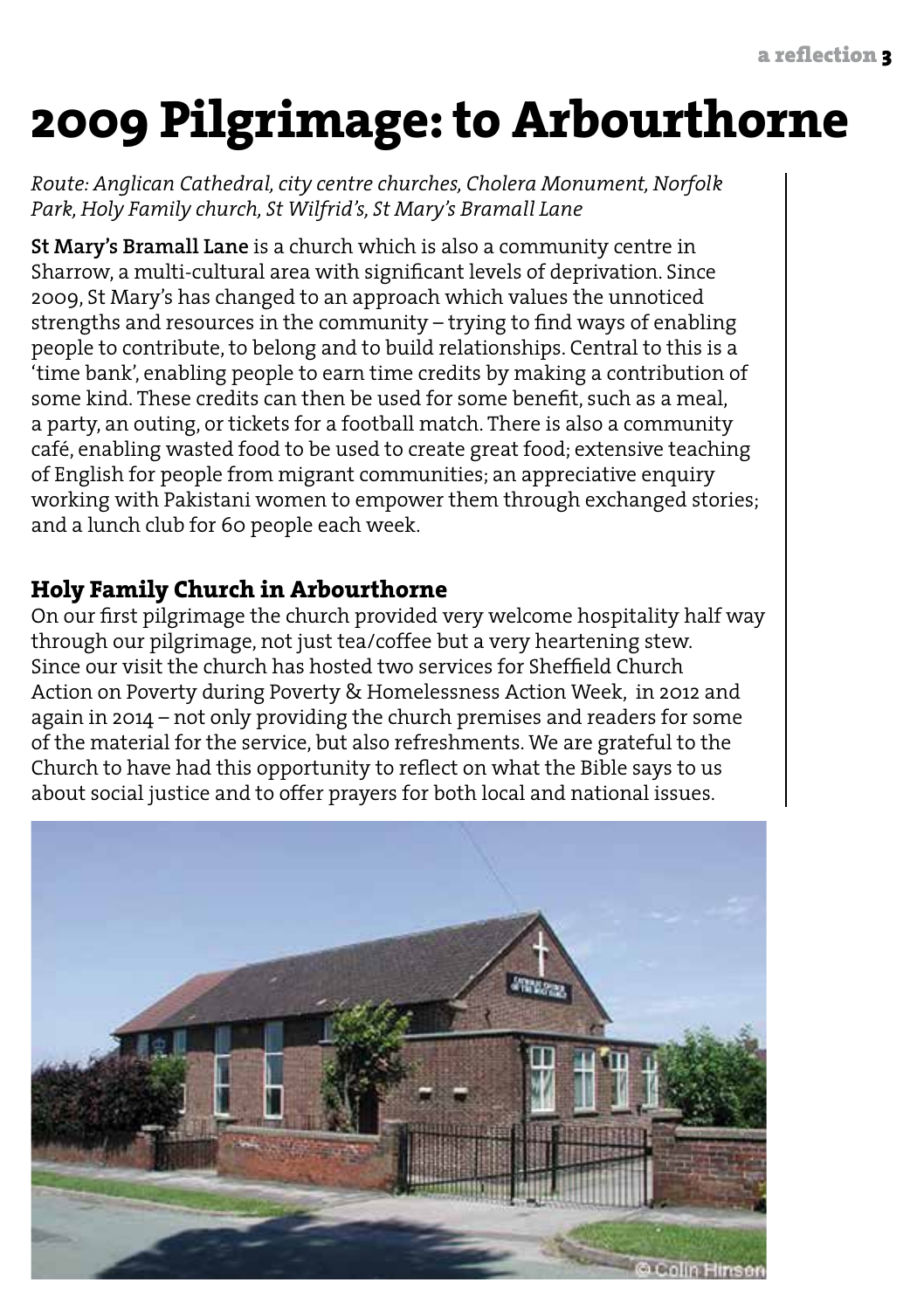### **2010 Pilgrimage: to Burngreave**

*Route: Anglican Cathedral, Emmaus, Burngreave Ashram, St Catherine – Pitsmoor, Christ Church – Pitsmoor, The Furnival Centre*

#### **Cathedral Archer Project – helping the homeless and vulnerable**

In both 2009 and 2010 we started at the Anglican Cathedral, which hosts the Archer Project. News from the Project is mixed at the moment. On the positive side the project has been successful in acquiring funds to develop new work throughout 2013 and 2014. Alongside its usual service to homeless adults, offering support in times of crisis and longer term support which helps people move away from homelessness altogether, it now offers in-depth support to those who are persistently homeless. The work depends on a high level of collaboration between agencies to make sure the complexity of issues that help maintain a person as long term homeless can be addressed. The work is being assessed by Sheffield Hallam University to help identify the methods which are most useful in addressing long term and persistent homelessness.

On the negative side, 2014 will be a testing year after three years of relatively secure funding. Grants come to an end during the year which may mean the staff team and services are reduced. Funding is being sought to avoid this happening.



#### **Emmaus**

Emmaus is a charity for the homeless with a difference. Located on Cadman Street next to the Sheffield canal at Attercliffe, it is part of a wider national scheme. Emmaus offers accommodation for as long as it is needed to residents, known as Companions, who are given a room of their own, food, clothing and a small weekly allowance. None claims benefits. In return, all are required to work in the community social enterprise. A Cambridge University study a few years ago showed that every companion living in Emmaus saves the government £32,000.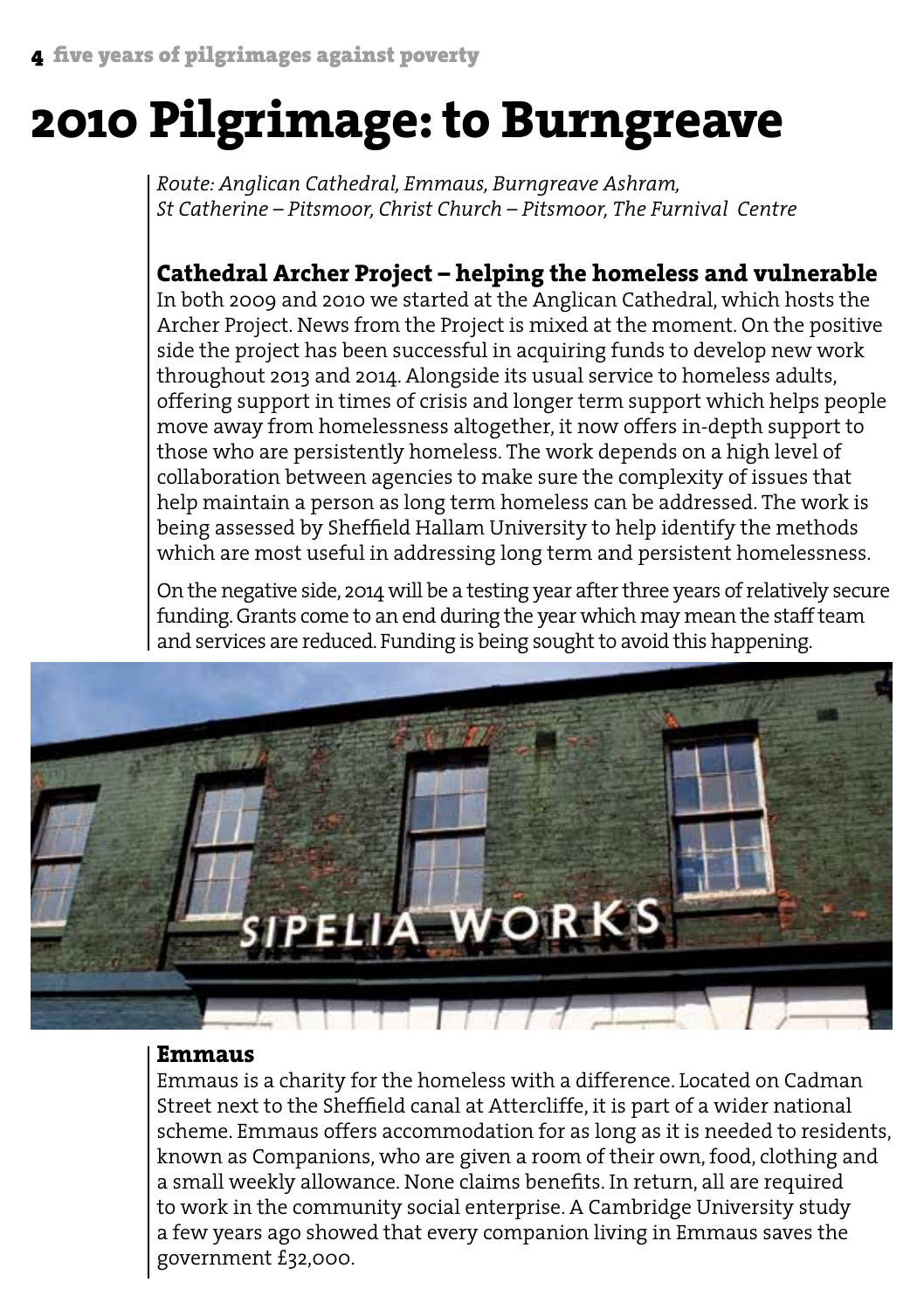And at the Sipelia Works Centre, close to the canal, there is plenty to do. There, Emmaus Sheffield runs a huge community shop selling furniture, bric-a-brac, household good, toys, books and records. It has recently opened a vintage clothes shop. It also offers a full PAT testing service for businesses.

Emmaus has been in the building for about six years, having spent the previous 12 years raising the money to buy it and then restoring and renovating part of it for residential as well as business use. Companions and staff are hoping to eventually raise sufficient funds to restore the remainder of the building and increase its residential capacity. Money is raised through its business enterprises, donations and Lottery funding. Graham Bostock, Community Manager, says: "We like to think that we offer a safe place for people who have been homeless to live and work. They all contribute to the life of the community here. We give them our trust and we offer them opportunities, support and hope for the future."

#### **Burngreave Ashram**

In 2010, the mid-morning stop was at Burngreave Ashram. The Ashram at 80–86 Spital Hill began in 2001 as "a Sign of the Incarnation and a Place where Kingdom of God things might happen" on an inner-city shopping street. The first floor at number 80 provides accommodation for six asylumseekers through ASSIST. The corner shop, 86, is a café/centre, where local community and health groups meet, and where Burngreave Ashram provides a Wednesday 6pm Free Meal for Homeless and Needy, through membership of FareShare. The basement houses the Multi-Faith Chapel and Library, where seminars, meditations and other activities take place. Burngreave Ashram is an entirely volunteer-run charitable project, part of the Radical Christian Ashram Community, which also sponsors three nearby Community Houses, and the New Roots veggie/vegan/fairtrade shop and centre at 347 Glossop Road .

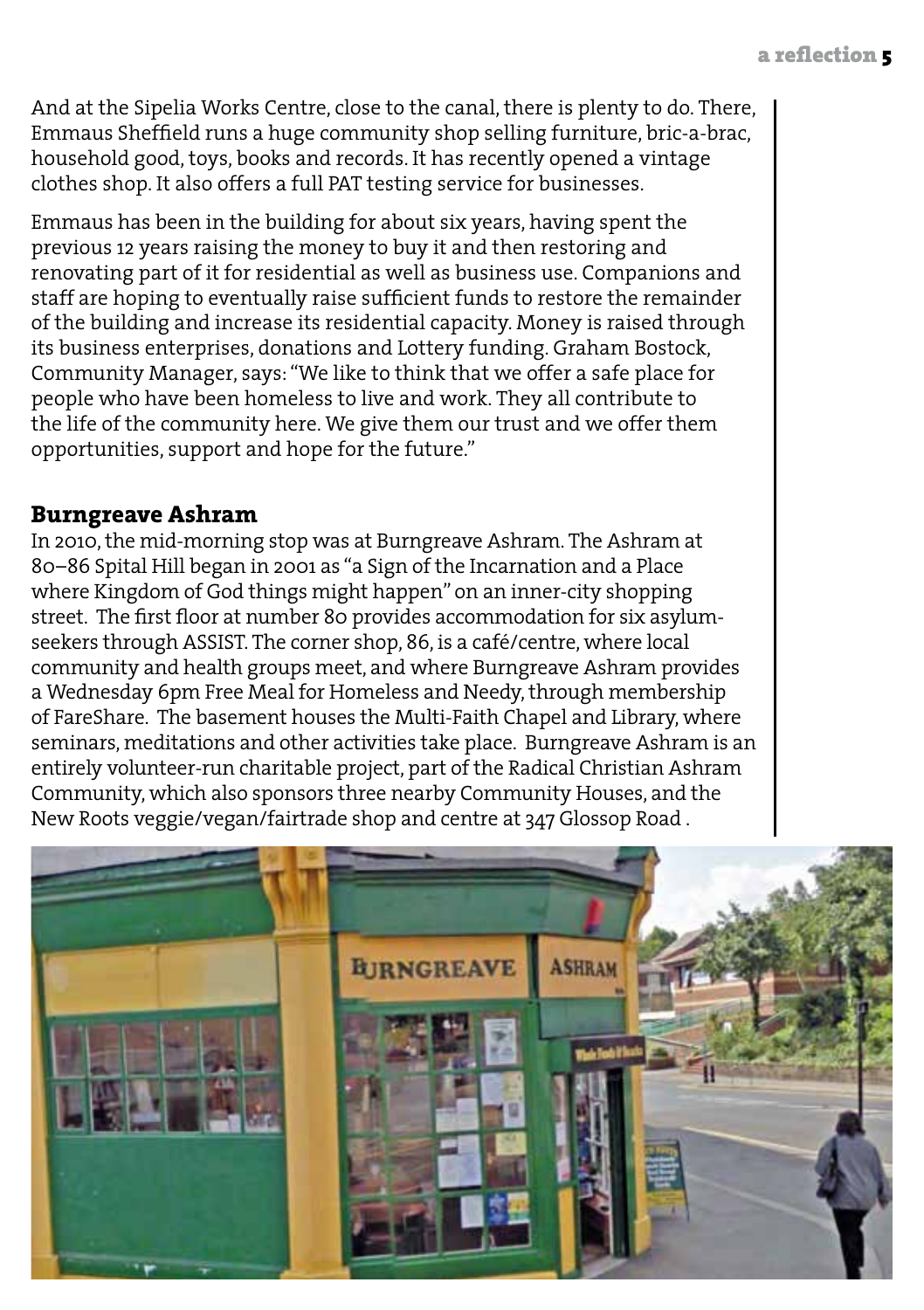### **2011 Pilgrimage: Manor/Castle**

*Route: Victoria Methodist Church Stafford Rd, Salvation Army (Castle Corps), St Oswald's Church, Manor Oaks Farm, William Temple Church, St Aidan's Church*



**Pilgrims ascending Skye Edge**

#### **Salvation Army (Duke St)**

The Sunday Morning Breakfast project continues to serve around 40 people a week with a cooked breakfast. About one third are homeless and others come because of social isolation and other personal and financial reasons. There is an increase in people coming to breakfast because of food poverty with families occasionally coming with young children for something to eat. The food bank remains busy; this is now also part of the S2 Food Bank but emergency food parcels are still given out, on average 12 a week, to people from other areas of the city whose local food bank is not open at their time of need.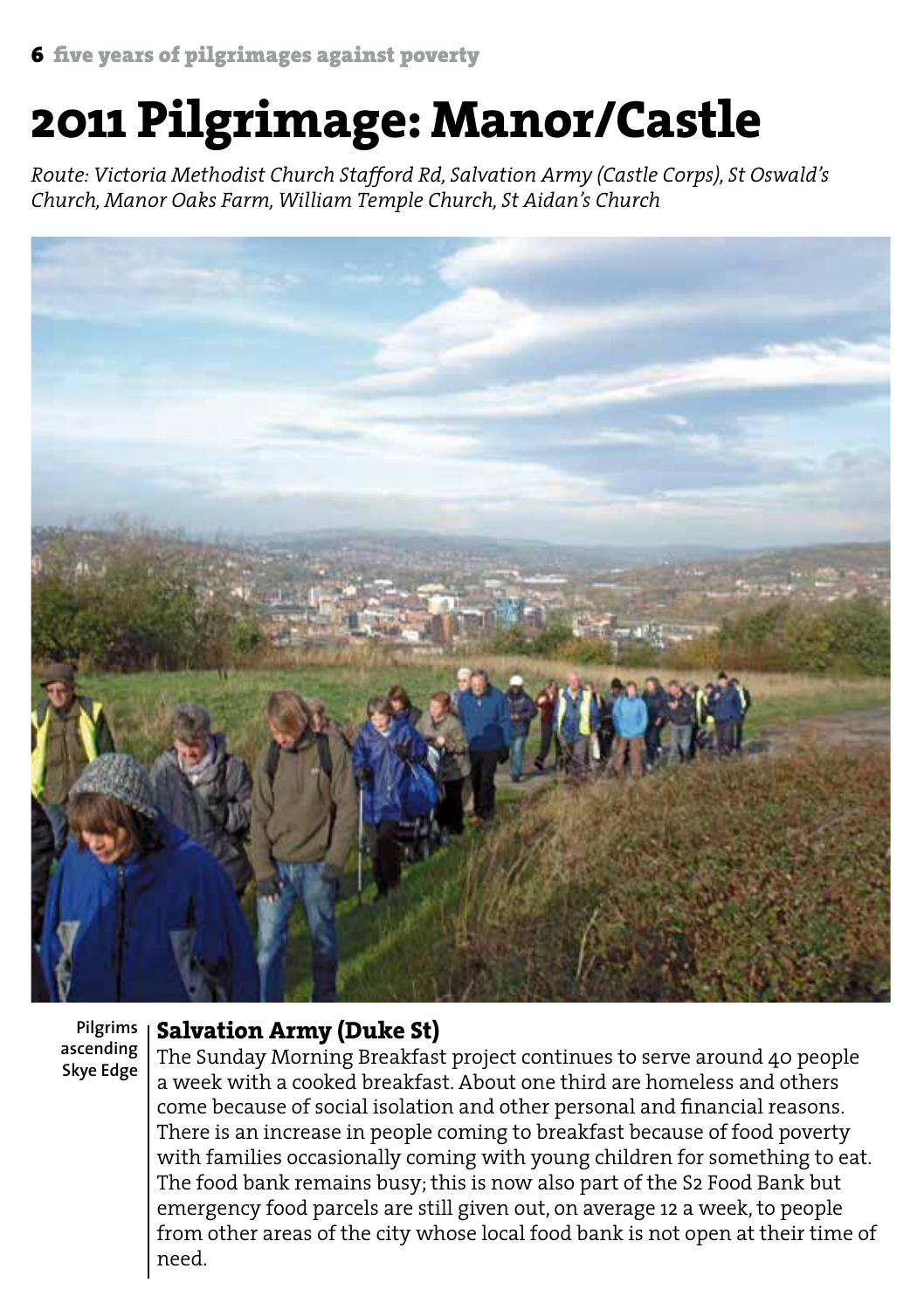#### **Emmaus Catholic and Church of England Primary School**

During the stop for refreshments at St Oswald's Church there was an inspiring talk from the then headteacher, Mr Thomas, about how he and the staff tried to provide a consistently calm and welcoming atmosphere at the school, of especial benefit to those children who are under a great deal of stress in their home environment.

The school has 335 children, aged 3–11, on roll – a larger than average primary school, which resulted from the amalgamation of the former St Oswald's (RC) and St John's (CofE) schools, and is a joint venture of the Hallam Catholic and Sheffield Anglican dioceses. It continues to serve one of the most materially deprived areas of Sheffield.

#### **Manor Parish (Church of England)**

On this pilgrimage, Paul Blomfield MP joined us for a discussion during our lunch break at St Aidan's Church.

During the last year the Manor Parish has been involved in a pilot project with Church Action on Poverty called 'Listen Up', where a number of local people were interviewed to assess the impact of the new welfare reforms on people's lives. This has led to the development of a working group in partnership with other churches, community groups, local councillors and the MP, seeking to respond to the increasing levels of poverty in Sheffield 2. One practical development has been the establishment of the S2 Food Bank, involving a partnership between the churches and community groups in the area. All three Manor churches are collection points for food donations, whilst William Temple and St Swithun's provide a weekly session where food parcels can be obtained.

**City view from Manor/ Castle area**

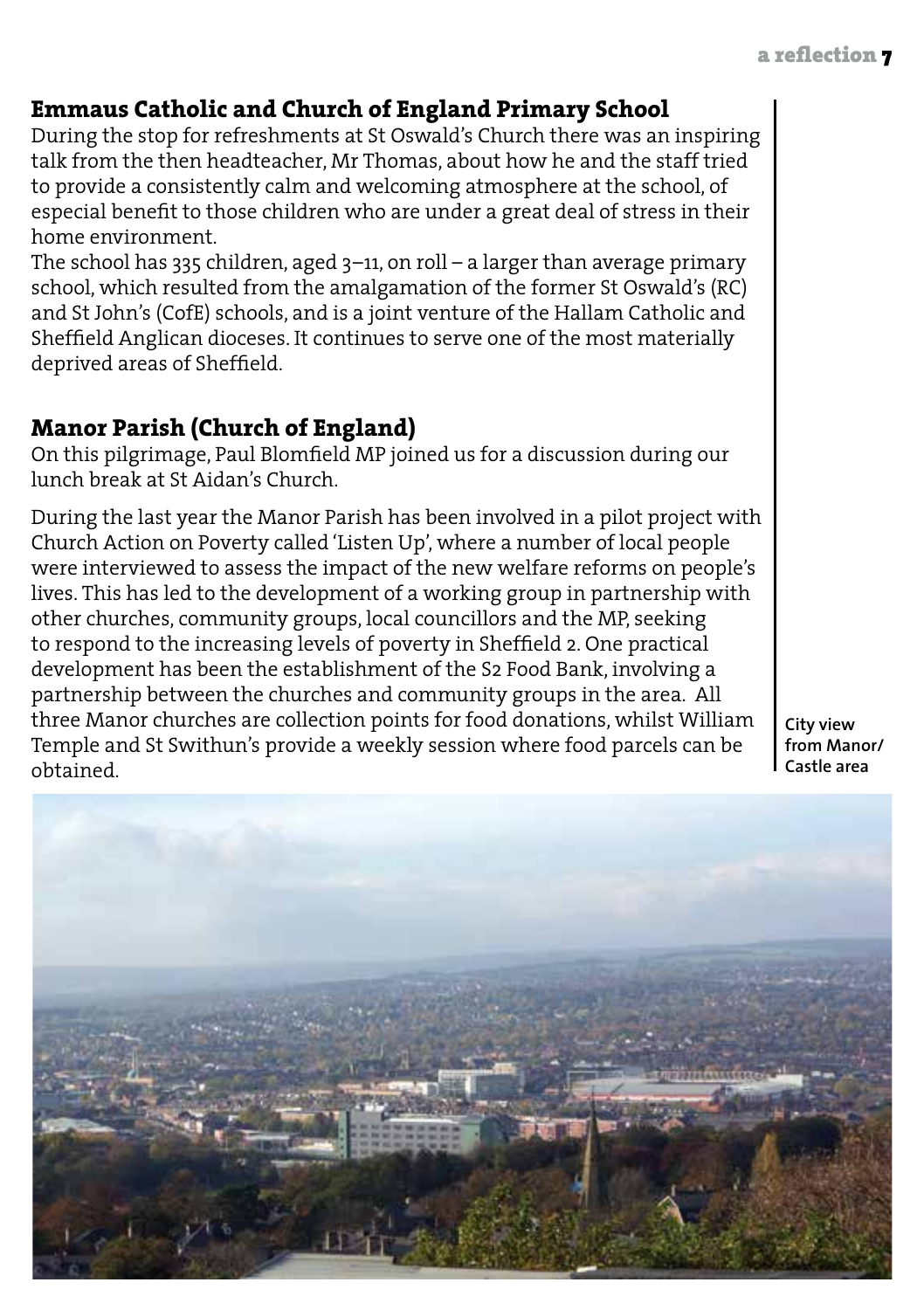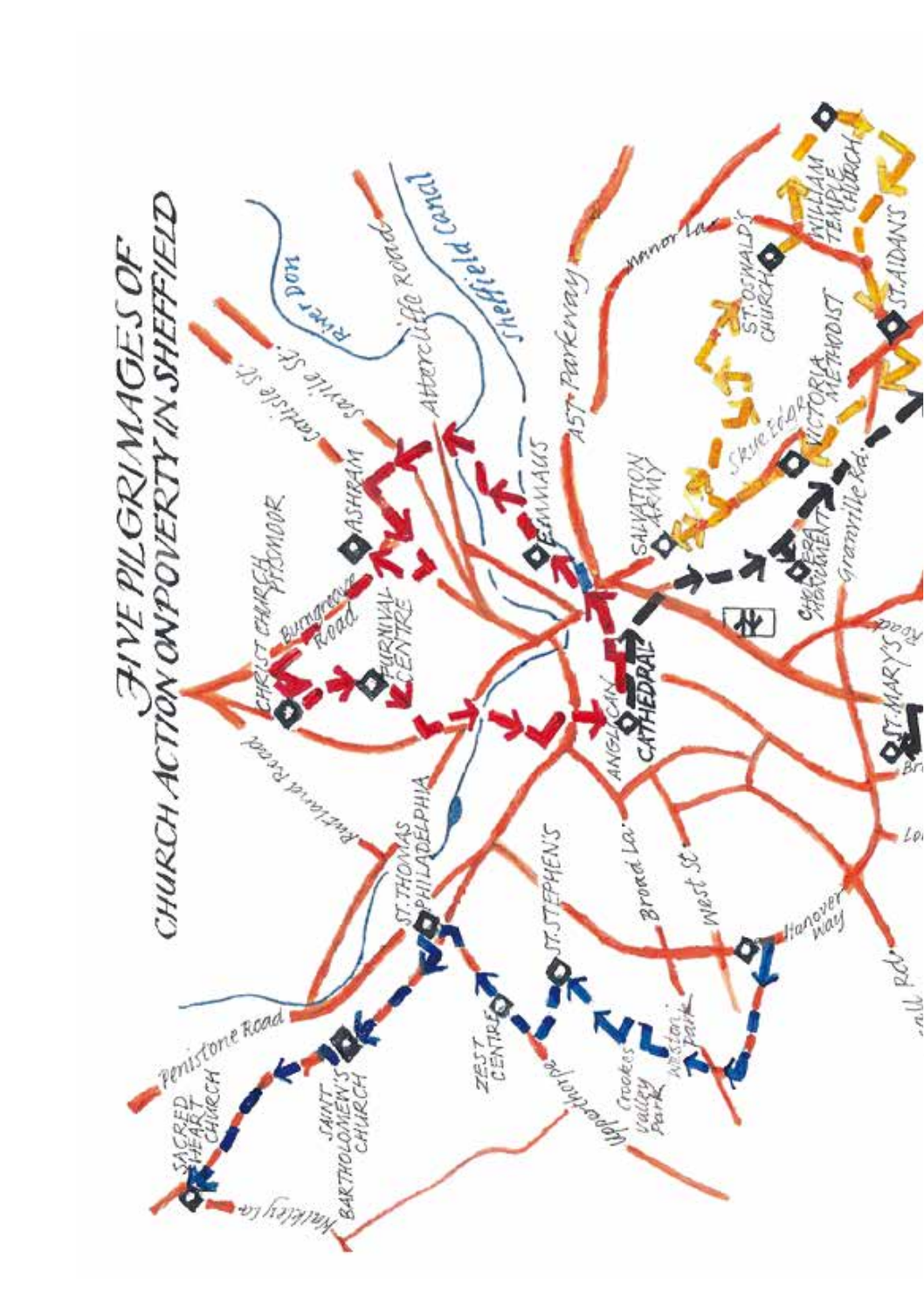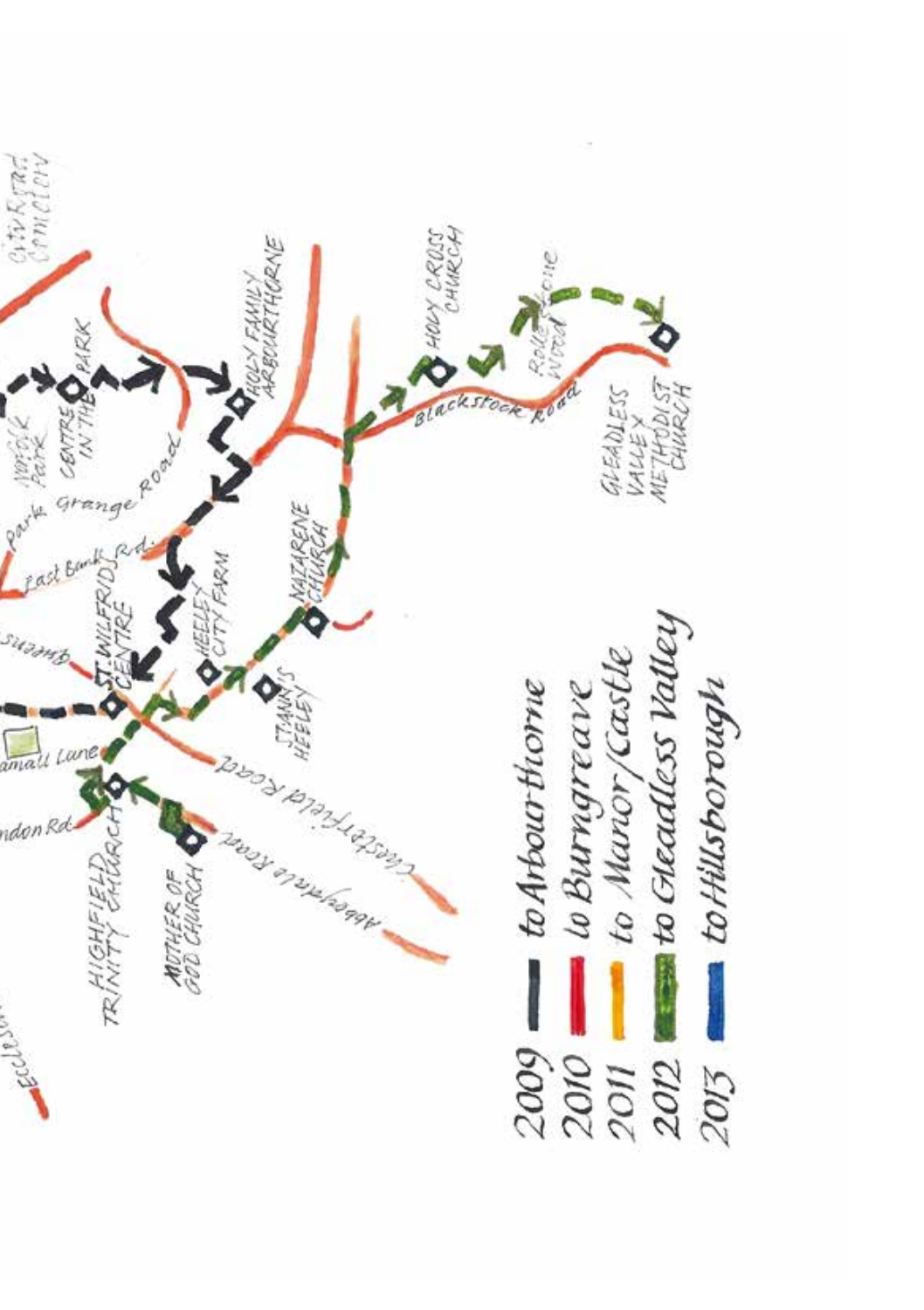### **2012 Pilgrimage: to Gleadless Valley**

*Route: Mother of God Church, Brunswick Trinity Church, St Wilfrid's Centre, Heeley City Farm, Church of the Nazarene – Heeley, Holy Cross Church – Spotswood Mount, Gleadless Valley Methodist Church*

#### **Roundabout**

At Brunswick Trinity Church we heard about the work of Roundabout, Sheffield's charity for homeless young people. In 2013 Roundabout was able to renovate its emergency hostel on St Barnabas Road, which provides a safe place for vulnerable young people with nowhere else to go. Funded by South Yorkshire Housing Association and generous donations from trusts and the public, more rooms, all single and en suite, have been created and a fit-forpurpose training room to teach young people important life skills has been built. It is now a comfortable and modern place for the young people to live.

#### **St Wilfrid's Centre**

We stopped to pray for St Wilfrid's Centre close to where they intend to build their new residential project.

The aim of this project is to improve the quality of life of vulnerable people and help relieve the homelessness situation within the city of Sheffield.



**The proposed new St Wilfrid's Centre**

The number of people declared homeless in Sheffield is increasing and the experience of those working within St Wilfrid's is that over 90% of them suffer or have suffered from mental health problems. In this project, clients would sign a contract to live there for up to two years and undertake life and employment skills training in the nearby day centre. Then they would be helped to find permanent accommodation and move on to live independently with the ongoing support of St Wilfrid's Centre.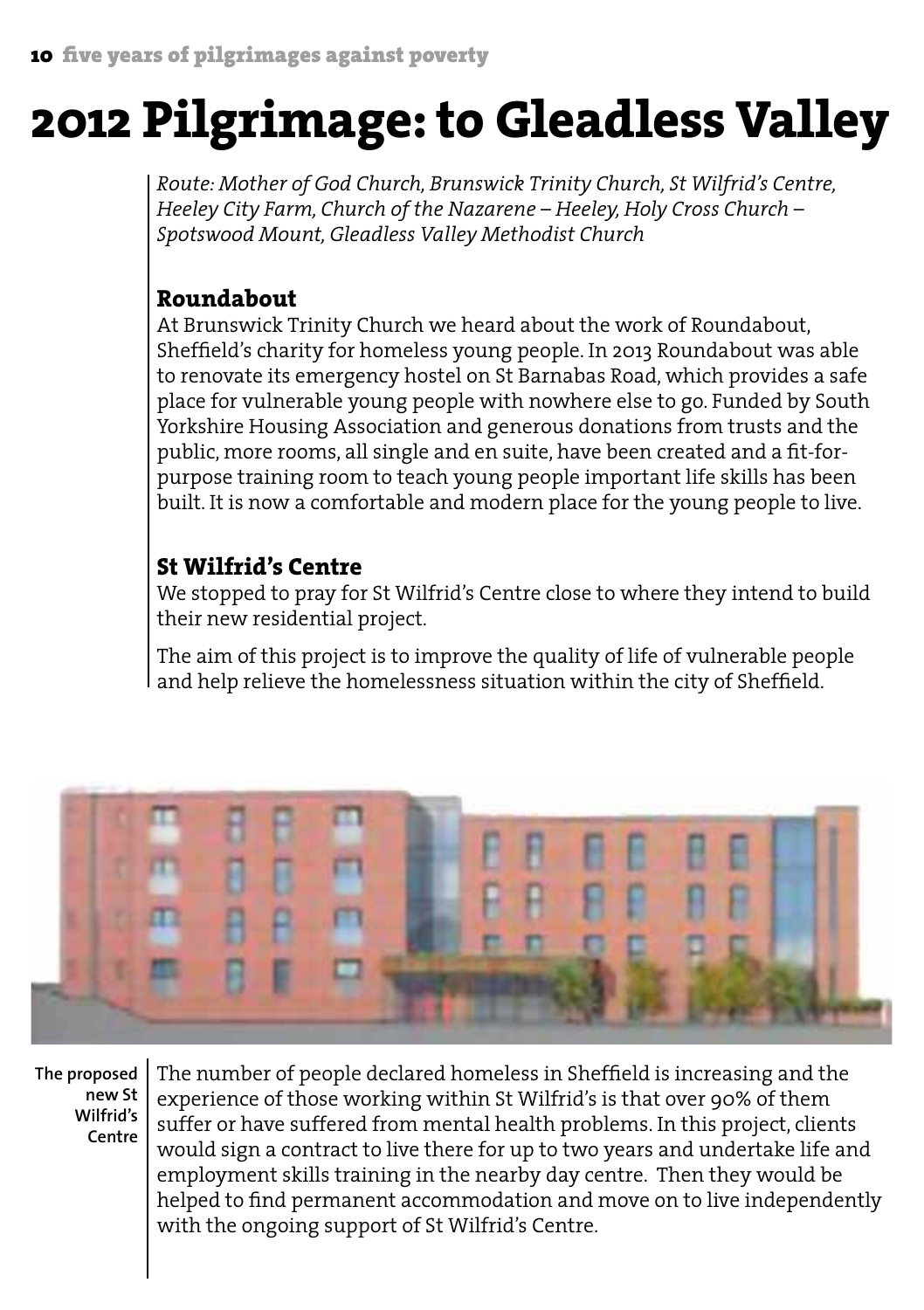*At Gleadless Valley Methodist Church (pictured below) we heard about two of the food banks operating in the city, and have further news of each of them:*

#### **Gleadless Valley Food Bank**

This has now been running a year and a half. During that time they opened their doors every Friday to people in need of food and a listening ear; they have joined together a brilliant group of volunteers and collected a lot of food from concerned individuals and businesses. It has been a privilege to spend time with the people who have used the food bank, to hear their stories and to meet a practical need. The team should like to open a second session earlier in the week in Heeley when they have found people to help with this. There's such a tension between the need, finding the best ways to serve people and the limitations of volunteer time. They



hope to rise to these challenges in new ways this year.

#### **Parson Cross Initiative Food Bank**

PXI food bank is now known as SHARE, and does much more than simply hand out emergency food to individuals and families living in Parson Cross, Southey, Foxhill & Longley. The Friday afternoon sessions include a social aspect for people coming to the building, with diverse activities and now a monthly shared meal. But sadly demand for emergency food has continued to increase since 2012, when 95 people were helped with 353 days of food. Last year they assisted 694 people with 2,025 days of food. They also work with the Credit Union, and with Sheffield Advice Service and others to provide advice to those in crisis. Last year they also assisted local people in a variety of ways with a grant of £1,940 donated via a national website as part of an initiative from the Archbishop of York's office. This money has helped with many things, e.g. Debt Relief Orders, household equipment. SHARE is grateful to all those who have supported them and other food banks in the city with food, financial support, volunteer hours and prayer.

*Note: There are now about 16 food banks operating in Sheffield as well as many less formal schemes.*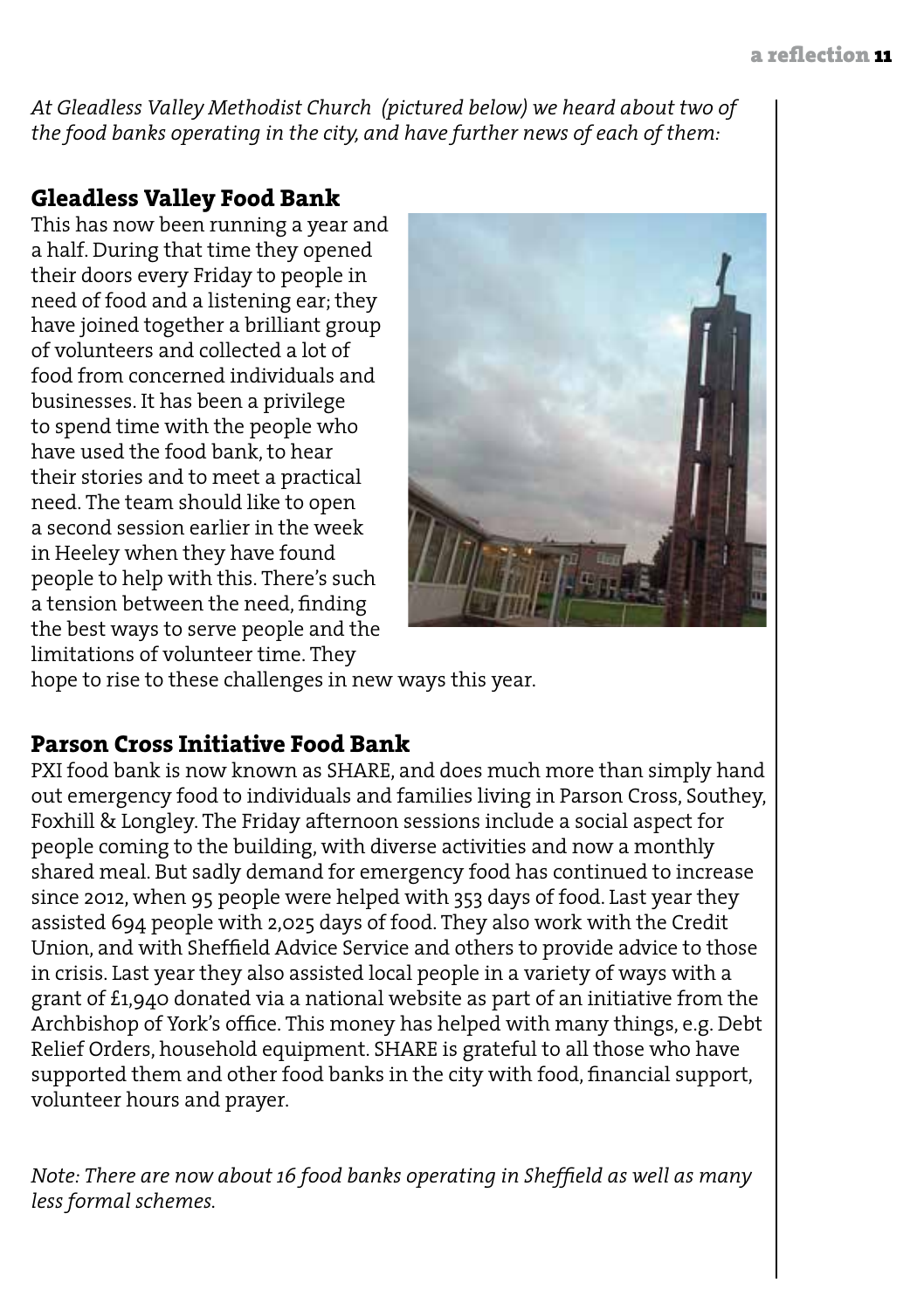### **2013 Pilgrimage: to Hillsborough**

*Route: St Andrew's Church, Weston Park, St Stephen's – Netherthorpe, Ponderosa, Upperthorpe, St Thomas Philadelphia, St Bartholomew's Church, Sacred Heart Church*



#### **St Andrew's United Reformed Church and other churches active in Broomhall**

Our pilgrimage started with a service here and we learned about the church projects in Broomhall, many of which are run jointly with St Mark's Broomhill and Broomhall and Beacon Methodist Church in Broomhill. These projects include the provision of a worker with older people, a youth club for girls, a weekly social gathering at the Broomhall Centre, and a weekly Breakfast held in St Andrew's Church Hall, which attracts 40–50 people. St Andrew's also runs a project to provide starter packs for formerly homeless people who move into new accommodation and have no household equipment.

Nearby is the Jesus Centre which welcomes people of all backgrounds to its drop-in facility (with provision for laundry, food, and showers), its skills suite with IT facilities and courses on various subjects including ESOL, its community café and the food bank.

Recently, members of various churches have been carrying out 'Listen Up' interviews with people living locally or using Broomhall facilities. As in the Manor parish, the object is to explore how people cope with the many pressures on their lives, notably welfare reform.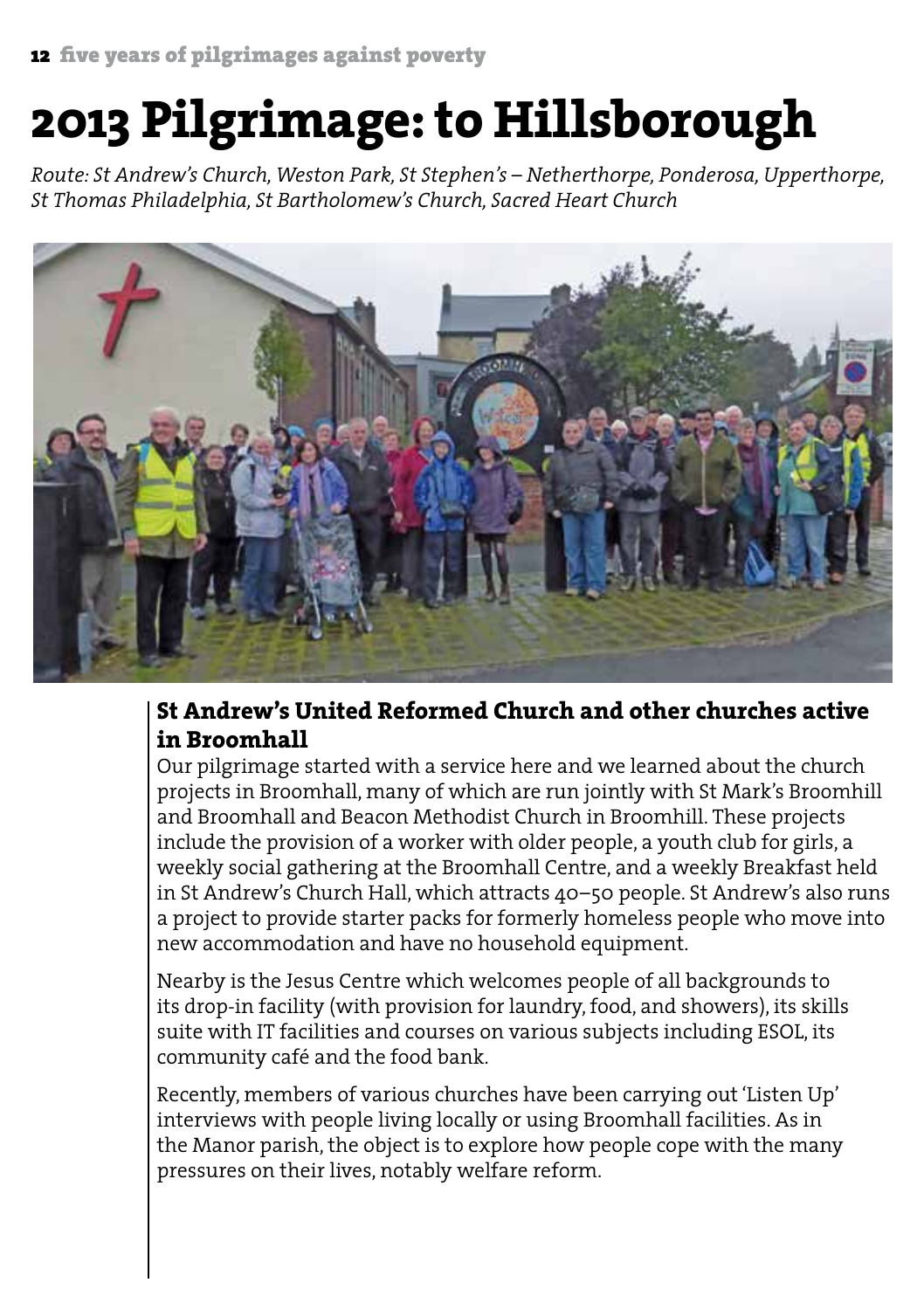#### **The Vine Sheffield (formerly St Stephen's & St Bartholomew's)**

Our pilgrims then visited the two linked churches of St Stephen's Netherthorpe and St Bartholomew, Langsett, both of which are very active in their local communities. Last year, after several years of working closely together, they joined together formally to form one new parish, the Vine Sheffield, serving Netherthorpe, Upperthorpe and Langsett. They operate as one church across two buildings.

Community engagement in the Netherthorpe area includes: community café run from the St Stephen's building; a youth club, conversation club and other activities in Edward Street flats (an area of social housing on the edge of the city centre); and various forms of engagement with Netherthorpe primary school. Community activities run from the St Bart's building include: a drop-in and support group for people with mental health problems; a weekly lunch and social activities for older people; two youth clubs; and the Food Cycle project – using volunteers and surplus food to create tasty and nutritious meals.

#### **St Thomas Philadelphia**

We were welcomed here for our lunch stop and heard about the work of Christians Against Poverty, an organisation which assists people who have got into debt.

Since including St Thomas on this pilgrimage, Church Action on Poverty in Sheffield has engaged in conversation with the church about how to bring issues surrounding poverty and social injustice more into their services, particularly with their young people. This has come about after the pilgrimage witnessed to them that the commitment of the pilgrims in matters of social justice and is ongoing.

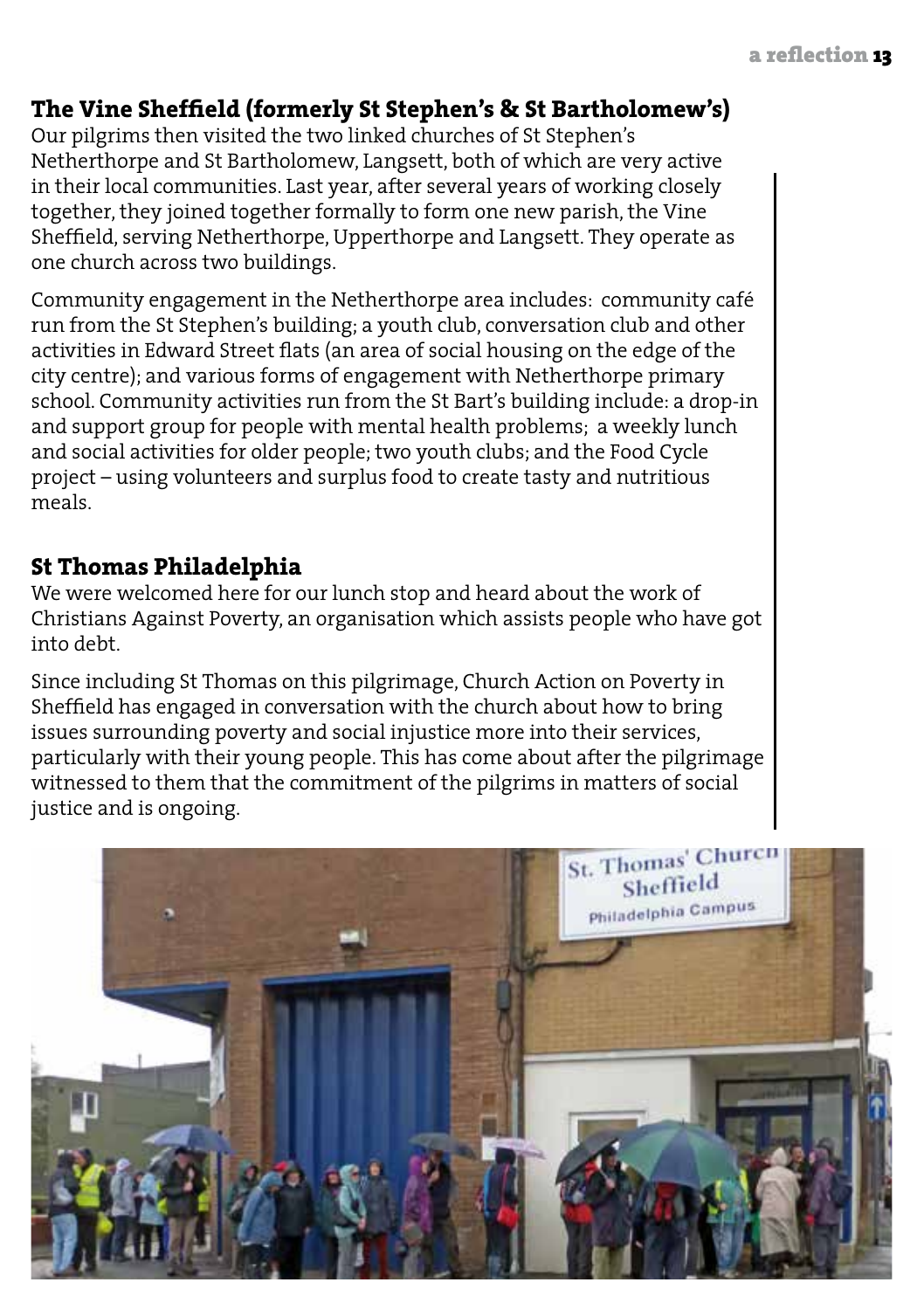At our final stop at **Sacred Heart Church** we heard about a number of social action projects run by churches in Hillsborough, including:

#### **The food bank at Sacred Heart Church**

This is available to people who call whenever there is someone in to answer the door at the presbytery. So the service is more 'out of hours' than other food banks, and is quite well used when other food parcel schemes are closed. It is funded by donations of money and of food from parishioners. They have a number of regular customers who may be homeless, have had their benefits stopped, are trying to cope with emergencies, or have been released without support from a short term in prison. We offer information about other food outlets and hot meal providers. One hears in the media some scepticism about food banks and their creation of a culture of dependency, but the experience in this parish is that the people who come to us are very much in need of the service that is offered, and that it is right to provide it.

#### **St Polycarp's Soup Run**

Each evening of the week, there is a Soup Run from an individual church which runs from September to the end of May, and we had heard an overview of the scheme during our opening service this year. St Polycarp's contribution has been in operation for 16 years, and goes out once a fortnight on a Thursday evening. About eight volunteers go to Eldon Street car park, taking provisions of food, drinks, warm coats, etc. The number of people attending has increased over the years with 35–40 attending each evening. The aim of the Soup Run is to help our city's 'homeless' and 'needy' people. St Polycarp's volunteers offer friendship, show care, and try to meet emotional and spiritual needs as well.

#### **The Carmel Care Centre**

This centre on Dykes Hall Road caters for people who have emotional and/or addiction problems. It offers both individual therapy and group therapy based on the 12-step programme, coupled with socially allied activities. The Centre has a Christian ethos welcoming people of all beliefs and backgrounds. It has a team of dedicated volunteers offering their services in support, hospitality and administration. Together with those who use the Centre they create an environment where everyone's contribution is valued.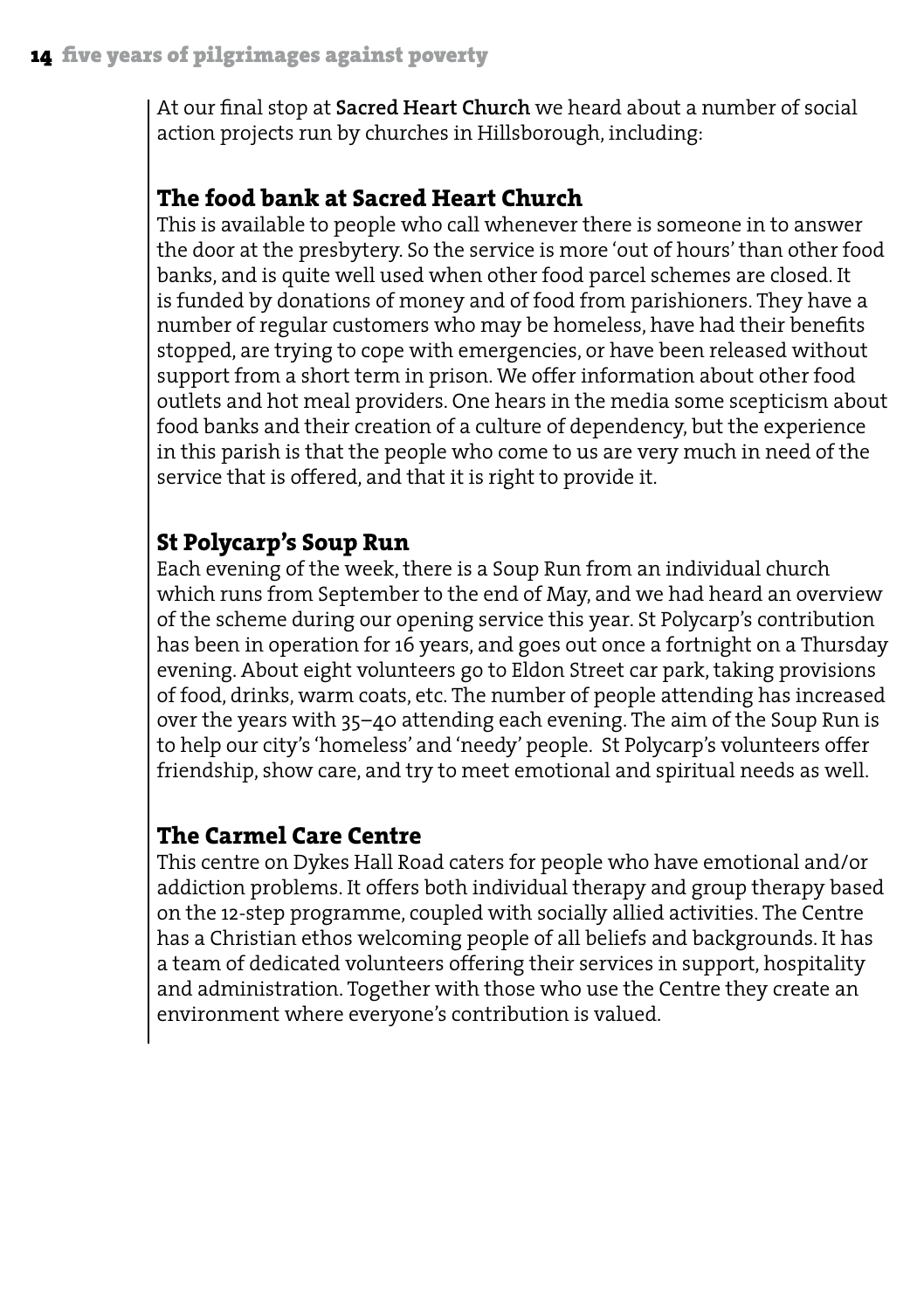### **Some comments from pilgrims**

**"All four pilgrimages I have been on have been excellent and thought-provoking. I have taken three services at church, based on the projects we visited, help at one of the food banks we heard about and, after speaking to another pilgrim, I also volunteer at a conversation club for women who speak English as a second language."**

**"For the Methodists from Dronfield on the 2013 pilgrimage, the experience was very meaningful. It expanded our knowledge of ministries in Sheffield, but more importantly, deepened our compassion and our own commitment as Christians. I have since heard the pilgrimage invoked in various settings – a testimony to its impact on each of us. The contacts made as we walked in the rain and visited churches that day are continuing to bear fruit."**

**"I went on the Pilgrimage, to Gleadless Valley. You get to see an area in quite a different way when you walk, and it was rewarding to get to know a bit about the backgrounds of other pilgrims. I particularly remember the work of Roundabout: how really important it has been for some young people. We heard about other projects, too; in the news you hear about the problems and not necessarily about all the helpful work which is going on.We talked about the growing gap between rich and poor in our society; of course this discussion is one which has not gone away."**

**"It was uplifting to be part of a good turnout on an inclement day and to hear about the considerable efforts made by the churches we visited to help the less well off."**

**"We found the whole event last year very interesting and revealing to learn about the many things that are being done by the churches in Sheffield. Living as we do in Dronfield where churches work well together in a small town situation, it was good to be aware of the possibilities for the churches working in the big city."**

**"The first pilgrimage I went on was around Attercliffe and Burngreave. It meant a lot to me as I was visiting parts of Sheffield where my relatives had lived at the turn of the 20th century. As someone who had moved up to Sheffield from London, finding my roots in Sheffield was an incredible experience."**

**"It's been encouraging, inspiring and interesting over the years visiting the projects on the pilgrimages. They have taken us to places we would never have visited and to areas of Sheffield we would not have gone to either. The ecumenical side to the Pilgrimages are also important and enjoyable."**